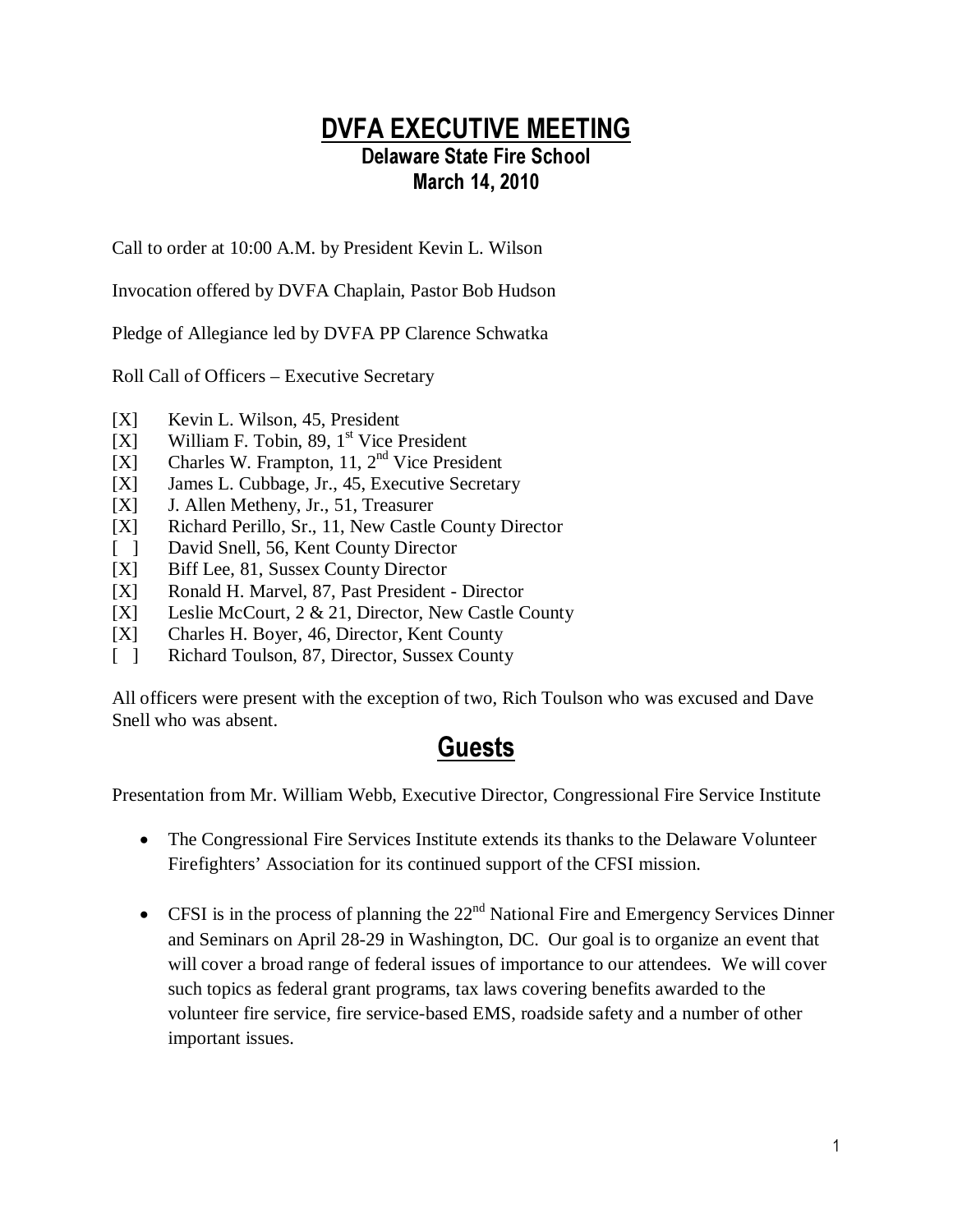- The seminars will feature a distinguished group of panelists from the Obama Administration, Congress and the fire service. They will express their thoughts and positions on key federal initiatives and engage in discussions with the seminar participants. This is a unique opportunity to speak directly to federal leaders who develop and implement federal policies impacting the fire service.
- CFSI is waiting for a reply from the White House if either the President or Vice President can address the dinner. An invitation was also extended to DHS Secretary Janet Napolitano.
- On Capitol Hill, our challenge in 2010 is to prevent potential cuts to the Assistance to Firefighters Grant program and the Staffing for Adequate Fire and Emergency Response Grant program. The Administration proposed significant cuts in both programs. Both would be funded at \$305 million under the proposed FY2011 budget compared to \$390 million for AFG and \$420 for SAFER in FY2010.
- CFSI is working a number of other legislative initiatives, including the Fire Sprinkler Incentive Act, introduced by Senator Tom Carper. The legislation would classify automatic fire sprinklers as five-year property for the purposes of depreciation.
- CFSI certainly understands the challenges facing fire departments given the status of the economy. This is why we will be actively pursuing efforts to increase funding for federal grants programs that benefit volunteer department as well as combination and career.
- Unlike our allied organizations, we are the sole organization that has not benefited from AFG or SAFER even though we have been at the forefront advocating for funding since the inception of both programs. Because of our bylaws, we are not allowed to receive federal grants. While it is good policy given our work on Capitol Hill, it creates challenges for us.
- This is why we are so grateful for the contributions we receive each year from our supporters – first and foremost DVFA. As we move forward preparing for our tribute to the fire service in April, CFSI extends its thanks to DVFA for its continued support. We hope to see as many DVFA members attend the program as we pay tribute to the dedication and commitment of our nation's firefighters and emergency services personnel.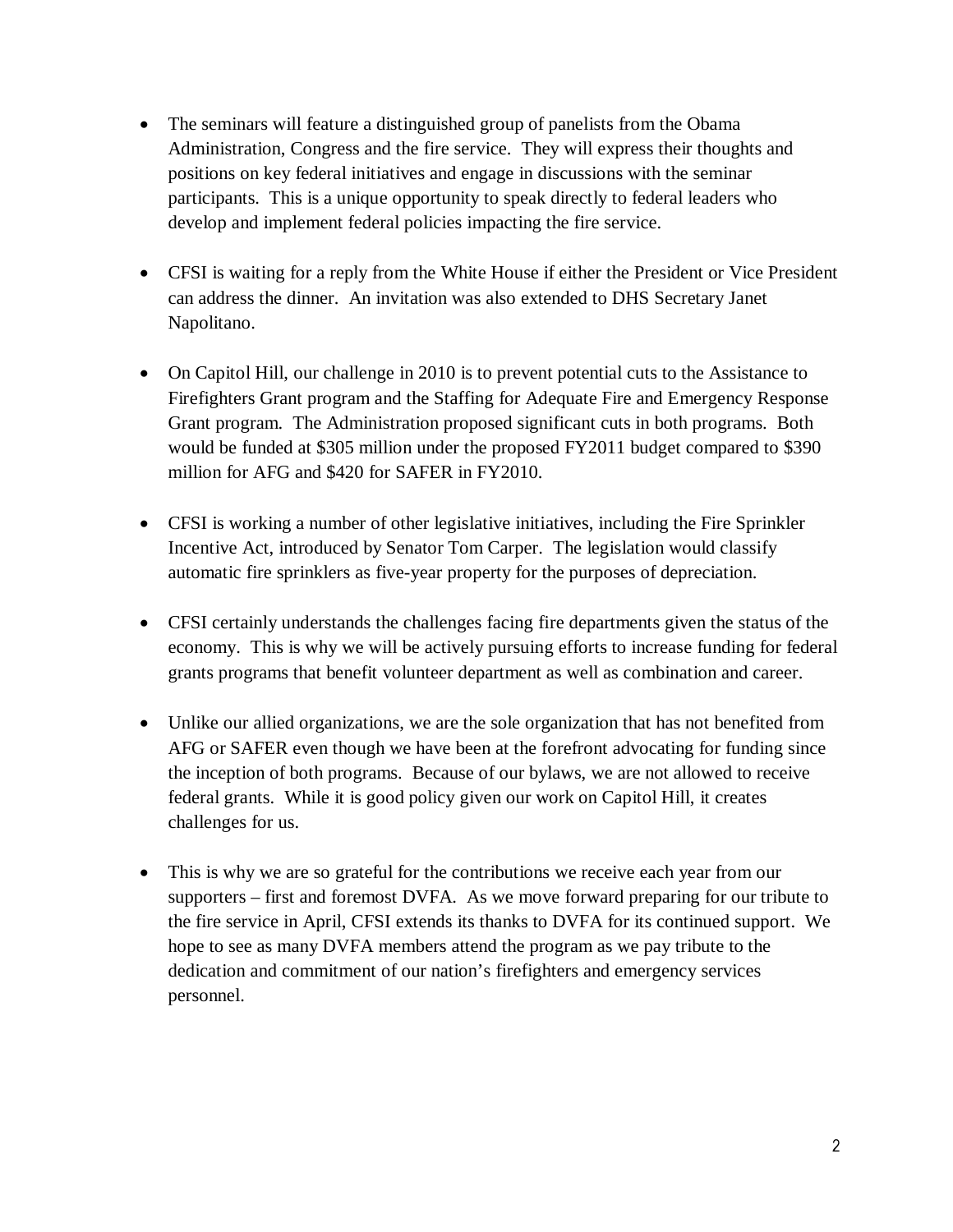Presentation of Scholarship Checks from the Ladies Auxiliary Associations

Lorraine Madden, LADVFA Presented a check for \$1,500.00 Jackie Guzzo,LANCCVFA presented a check for \$1,500.00 Pat Paolini, LAKCVFA presented a check for \$1,000.00 Lois Pearson, LASCVFA presented a check for \$500.00 For a total of \$4,500.00

# Report of Officers

#### *President Wilson*

Thank everyone for the time and effort in dealing with back to back record snow storms. These storms affected many of our own with Townsend getting the worse.

- 1. Advise the membership of the JFC briefing (further information will be provided by  $1<sup>st</sup>$ VP Tobin)
- 2. Get members registered to vote
- 3. Please make contact with your legislative delegation, by either having them to the fire station or go to leg hall and speak with them.
- 4. Cumberland Valley White Paper on Reputation Management
- 5. CFSI please give consideration to sending at least one to the dinner even with our current financial situation we need to maintain our presence in Washington D.C.
- 6. The DVFA leadership and the fire commission met this week to discuss many issues and we expect good things to come in the future.
- 7. You will be getting a copy of the Conference Reorganizational committee's report. Please take it back review it and send the committee your comments. We will discuss it further in June after everyone has had time to review and digest the report.
- 8. Our R & R coordinator Jill Graham has left us to take a position in Rhode Island and we have hired Kim Willson to replace her. Talk about the delay in the retention grants and some of the other projects. The media plan, handout's, and other things are moving fwd.
- 9. Met with the state division of purchasing and surplus working to get GSA contract contacts and surplus vehicles and equipment.
- 10. Mention the NISTA Report
- 11. Talk about the state training and exercise program and the ics and communications problems are still there but we are getting better.
- 12. The DVFA has met with Director Turner and will be working on assisting in conducting countywide workshops to discuss the recent snow storm issues. And work with the state to make things better in the future.

*First Vice President Tobin*- has carried out all necessary duties of the association. Reported that the Life Safety, Law and Legislative committee, as well as Sussex, Kent, and New Castle County have met 2 times and are moving in a positive direction. The JFC PowerPoint has been received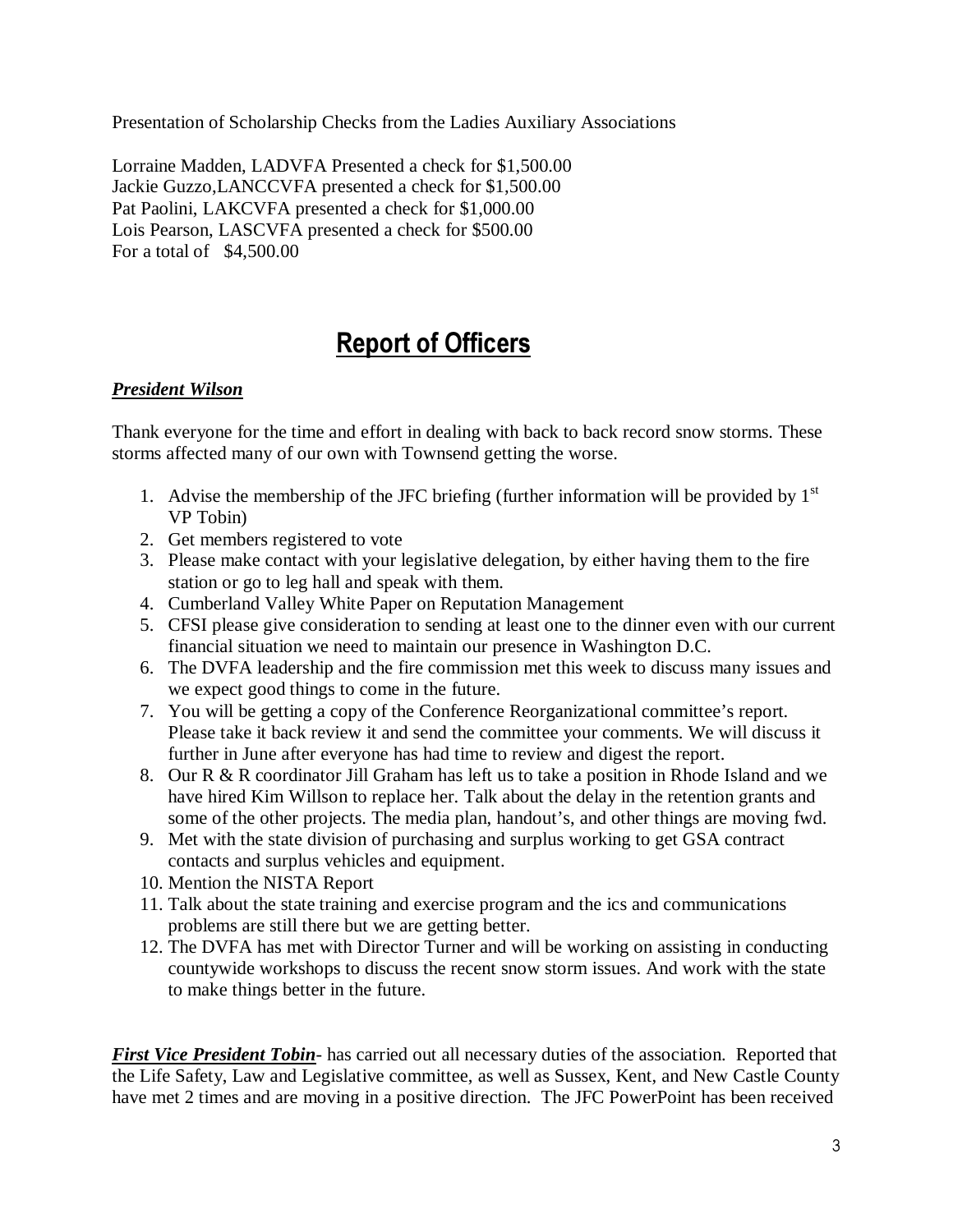well and will be presenting it a final time at South Bowers on Wednesday March 17<sup>th</sup>. Reported the website is still a work in progress and if you notice something isn't working or not correct please contact the DVFA.

*Second Vice President Frampton-* has submitted his report of miles and hours spent in written form to the DVFA as well as carried out all required duties of the association.

*Treasurer Metheny* - FELLOW OFFICERS, DELEGATES, ALTERNATES, MEMBERS, AND GUESTS

It gives me great pleasure to present the attached Treasurer's Report for the period December 10, 2009 through March 10, 2010. This report includes both the DVFA Operations and the Conference Accounts.

I transferred \$1,371,057.10 to the Northern Trust Company for our Calendar Year 2009 DVFA Pension Program. This consisted of \$1,190,697.10 for the employer's share of the program and \$180,360.00 to cover 3,006 fire company and ladies auxiliary members. The members in the program decreased again this year by 64 members. As simple as the instructions were this year with the electronic filing, there are some procedures that need to be addressed for next year. I will let everyone know that my responsibilities were much easier to manage than in the past.

If anyone has any questions, please see me

J. Allen Metheny, Sr. Treasurer

*Executive Secretary Cubbage* has prepared and carried out the required duties and functions of the office since the last Executive Committee Meeting.

I have attended a Meetings with Sen. Carper's Staff, meetings with the Governors Staff and numerous meetings with other state agency officials and Elected Officials, Three SFPC meetings, Two DVFA Officer's meetings, two 800 MHz meetings, Homeland Security Meeting, DEMSOC Meeting, SERC meeting, SIEC Meeting, two IAAI meetings, Governmental Affairs Comm. meeting, Two Rescue Billing Meetings, SFPC Standards Meeting , two County Fireman's Assoc Meetings, Two HSAC Meeting, Revolving Loan Meeting, 800 In Bldg Comm. Meeting, DEMA Snow Recovery Meeting, and Greater Dover Foundation Meeting.

I also attended the viewing for Robert Bamberger father of DSFS Director Newnam; USFA Grant Criteria Meeting – Towson, MD, CFSI Holiday Reception – Washington, DC, Vice President Biden's Holiday Reception – Washington, DC; Georgetown Fire Company Oyster Eat and the Kent County Volunteer Firemen's Association Ladies Night – Felton.

During the months of September, October and November the position devoted 355.0 hours and traveled 1248 miles to support the Association; I was off on sick leave for 11.0 hours and 82.5 hours of Vacation.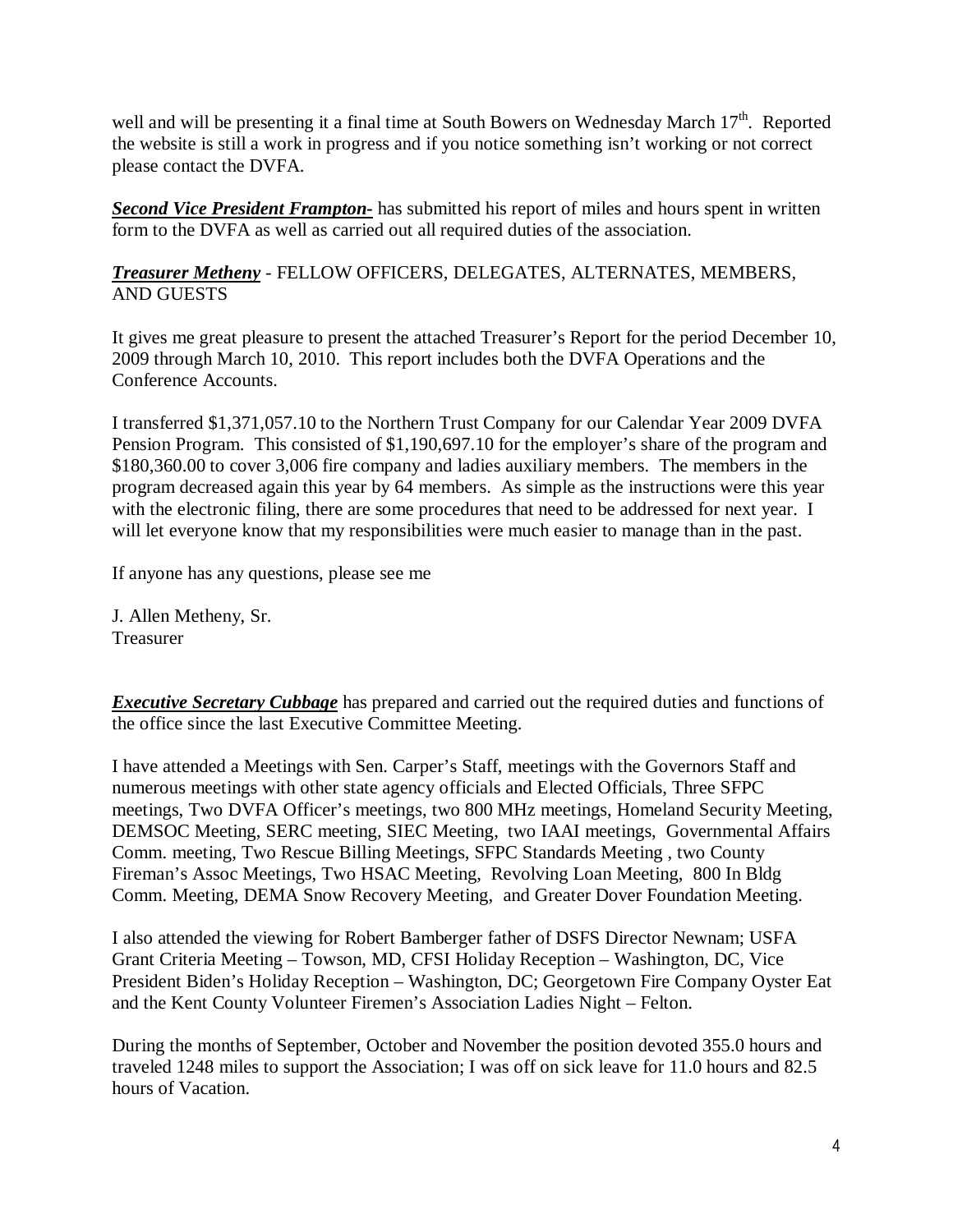### *Motion by James Cubbage to accept the Officers reports and spread them upon the minutes, seconded by Tom D'Alessandro. Motion Carried.*

### Committee Reports

- 1. State Fire Prevention Commission Chairman Robert Ricker recognized 3 Commissioners that were in attendance, McMahon, Betts, and Roberts. Stated they are currently working on revisions to the Ambulance regulations. Also reported they are revamping the BLS Protocols.
- 2. Advisory to State Fire Marshal Frank J. Bailey or Grover P. Ingle- Seven (7) fire fatalities occurred in the State during the year 2009. Of the 7 fire fatalities 1 had a working smoke alarm. To date in 2010 there have been 3 fire fatalities all with no working smoke alarms. Received information from the USFA on resource materials available to the Fire Departments for the Protect, Inspect, and Install Campaign. This information will be distributed to the fire Chief's in their monthly reports provided at the County Fire Chief Association Meetings. FY 2011 Budget- No increase in funds from FY2010 budget has been requested. Our Agency presented the FY 2011 budget to the Joint Finance Committee on February 16, 2010 stating we accepted the Governor's recommendation budget for 2011 which did not decrease out current funding level. We support the request from the Fire School in their Capital budget for the expansion to the Georgetown Facility. The Office of the State fire Marshal will be able to operate at our current level of service providing that no additional cuts are made to FY 2011 budget however that does not mean there will not be challenges to delivering the core services.
- 3. Advisory to DSFS Jeffrey Eisenbrey or Robert P. Newman- Leadership programs continue to be well attended. New Fire Extinguisher Building is nearing completion. Officers Seminar went well in January- 94 in attendance. Student numbers have remained steady for the Winter Programs. Industrial student numbers and programs show a decrease. Partnership with St. Georges High School- EMT and EMR Testing. In the process of conducting a cost analysis and tuition review. Delaware weekend for 2010 is cancelled because of a conflict at the NFA will be rescheduled in 2011. REMINDER – EMT B certifications due by March 31, 2010 reminders have been sent to Companies and EMT-B'S.
- 4. Advisory to DEMA –James E. Turner, III- The Governor has requested and signed a Federal Disaster Declaration including a Snow emergency from President Obama through the Federal Emergency Management Agency for the storms beginning February 5, 2010 and concluding on February 14, 2010.

There were \$15+ Million (M) worth of expenses and damages reported. FEMA visited DEMA and verified approximately \$8.5 M without verifying several large state and all local damages & expenses. The FEMA verified amount is four times the minimum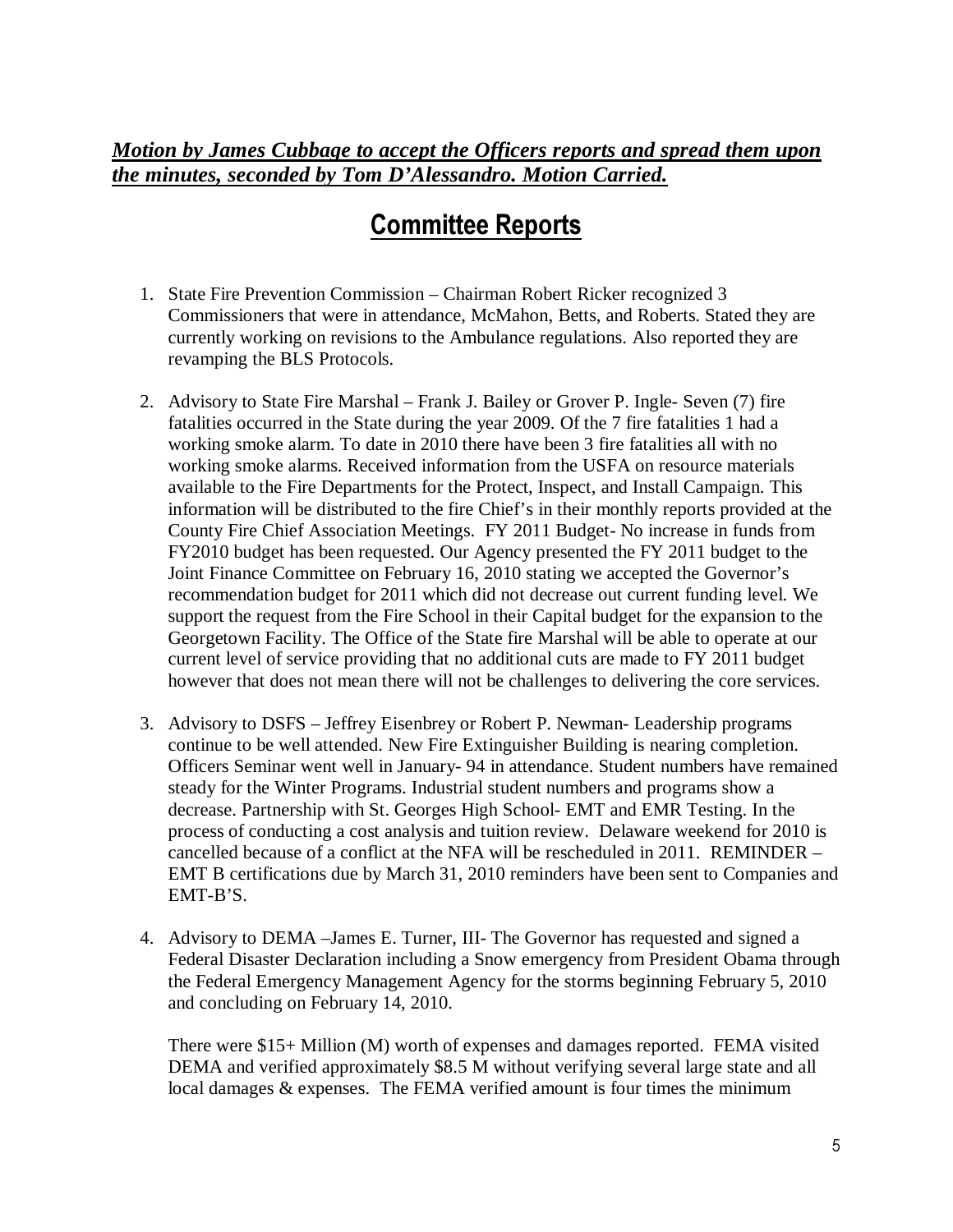financial thresholds for all counties and towns. The state had certified records of snow fall in New Castle and Sussex Counties submitted to the National Weather Service by Certified COOP submitters. There was no submittal from Kent County but, due to Kent being contiguous to both New Castle and Sussex, this county can also be included in the declaration.

Fire and EMS Departments submitted through their respective counties estimates of damages and expenses. It is financially better for these Departments to submit their expenses through the counties. Please maintain documentation for all expenses, including overtime payments for personnel, equipment expenses including repairs, use of contractual equipment to supplement and support your resources in responses. When the Declaration is announced there will be public meetings in all counties for the purposes of informing all concerned as to the process to be used in documenting your efforts, damages, and expenses. Please hold onto all documents including bills, purchase orders, and incident documentation to support the reimbursement efforts. 90% of the DE National Guard rolling stock (150 vehicles) and approximately 350 personnel supported the Fire, EMS, Law Enforcement, Utilities, and our citizens during the storm.

- 5. Archives Charles Emerson- reported that he still needs 2 photos. He needs the LADVFA Vice President, as well as the DVFA Vice President. He indicated it needed to be a 5x7.
- 6. Critical Incident Stress Lynn Truitt- Since December 2009 the New Castle County, Kent County & Sussex County CISM teams have responded to numerous requests to debriefings and defusing regarding critical incidents. This effort has enabled the fire service to continue to respond to fire and emergency life support calls. There has been 2 trainings since December 2009. Upcoming Training April 25, best practices in CISM.
- 7. DVFA Conference– Elmer Steele- Stated chairman Sawyer was unable to attend due to work. Elmer then reported that 2010 conference planning is moving strong. Any committee needing forms to be added to the webpage need to provide information to Melissa Kiser at the DVFA Office by April 1<sup>st</sup>. All finalized forms should be available on the DVFA Website by May  $1<sup>st</sup>$ . The cutoff date for all forms and payments due to the DVFA is Monday August 9<sup>th</sup>. Please remember the seminars are based on your interests. They are free and only require you register. There are some during the day as well as the evening. If you have any suggestions for future seminars, please let the committee know. Parade Chairman Guy Hudson then presented Mark O'bier Seaford Fire Company a special judge's award trophy for their Antique pumper Pre 1951, due to an error that occurred.
- 8. FEMA Grant (Wake up De) Tom Mitten- We had seven members in attendance. This week marks the 8th anniversary of the start of WUD (March 16, 2002).

Presently, although FEMA/WUD remains unfunded, the current grant application is still in "active" status. We still have some smoke detectors on hand and are disbursing them as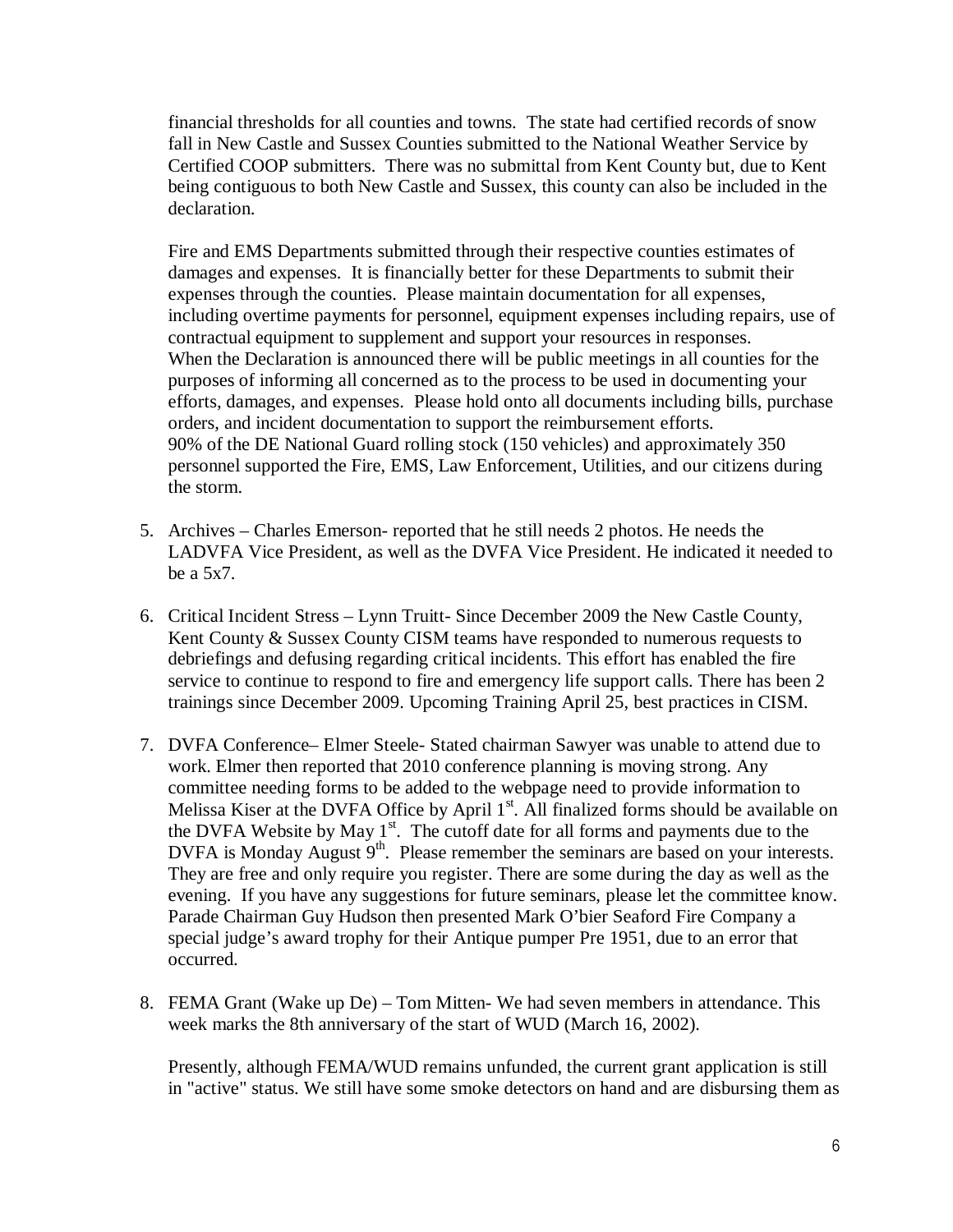requested. We have no more batteries but fire departments can purchase them from our supplier, Tri-State Battery Warehouse in Newark, 302.292.2666, who also holds the state purchasing contract. Batteries are \$1.15 each and come in 8-packs, 12 of them to a carton.

Our CO detector pilot program is moving forward. The NCC Emergency Services Corps helped develop a PowerPoint that we're using as the education component for the pilot program. The PPT was reviewed by several Fire Chiefs for continuity and conformity with local practices for CO responses, and was deemed correct in its information. Contacts are Tom Mitten, NCC, Jeff Dennison, KC and Todd Reilly, SC.

The Safety Bear Fire Escape DVD continues to find new outlets. Jeff Dennison has been working with Easter Seals and with the Charlton School near Woodside and getting very positive results. Anyone needing assistance or additional DVDs should contact Jeff or Tom Mitten.

Our recognition event for distribution of 100,000 smoke detectors is back on the radar and hopefully will take place in May or June, in Dover at Legislative Hall. Gov. Markell will be involved, along with the DVFA table and the WUD committee.

- 9. Fireman of the Year Carleton Carey- reported he has not received any nominations for Fireman of the year as of yet. The nomination form is available on the DVFA website and must be post marked by June  $30<sup>th</sup>$  and mailed to him directly.
- 10. Law & Legislative Dave Roberts

March 14, 2010 DVFA committee meeting was held with 12 members of the Law and Legislative Committee in attendance. This meeting included members of new DVFA Government Affairs Committee to discuss legislative and funding issues before the DVFA. The committee recommended to support the 2010 DVFA Legislative Priorities with the addition of adding one recommendation to the supported issues:

### **2010 DVFA LEGISLATIVE PRIORITIES**

- Grant In Aid Request- No further funding cuts in GIA and a minimum of 1-3% returned to the Fire Service GIA appropriations. Also that the leveling up and equalization funds for Kent and Sussex County be maintained and funded
- Revolving Loan Program-Provide an additional \$2,000,000 funding for the sixth year of this successful program which has only received \$1,000,000 in six years. During this period over 8 pieces of emergency equipment has been purchased with the companies making yearly payments to the fund for replenishment
- Move Over Law- Change the penalties of the Move Over Law from a misdemeanor to a felony to comply with the National Model Legislation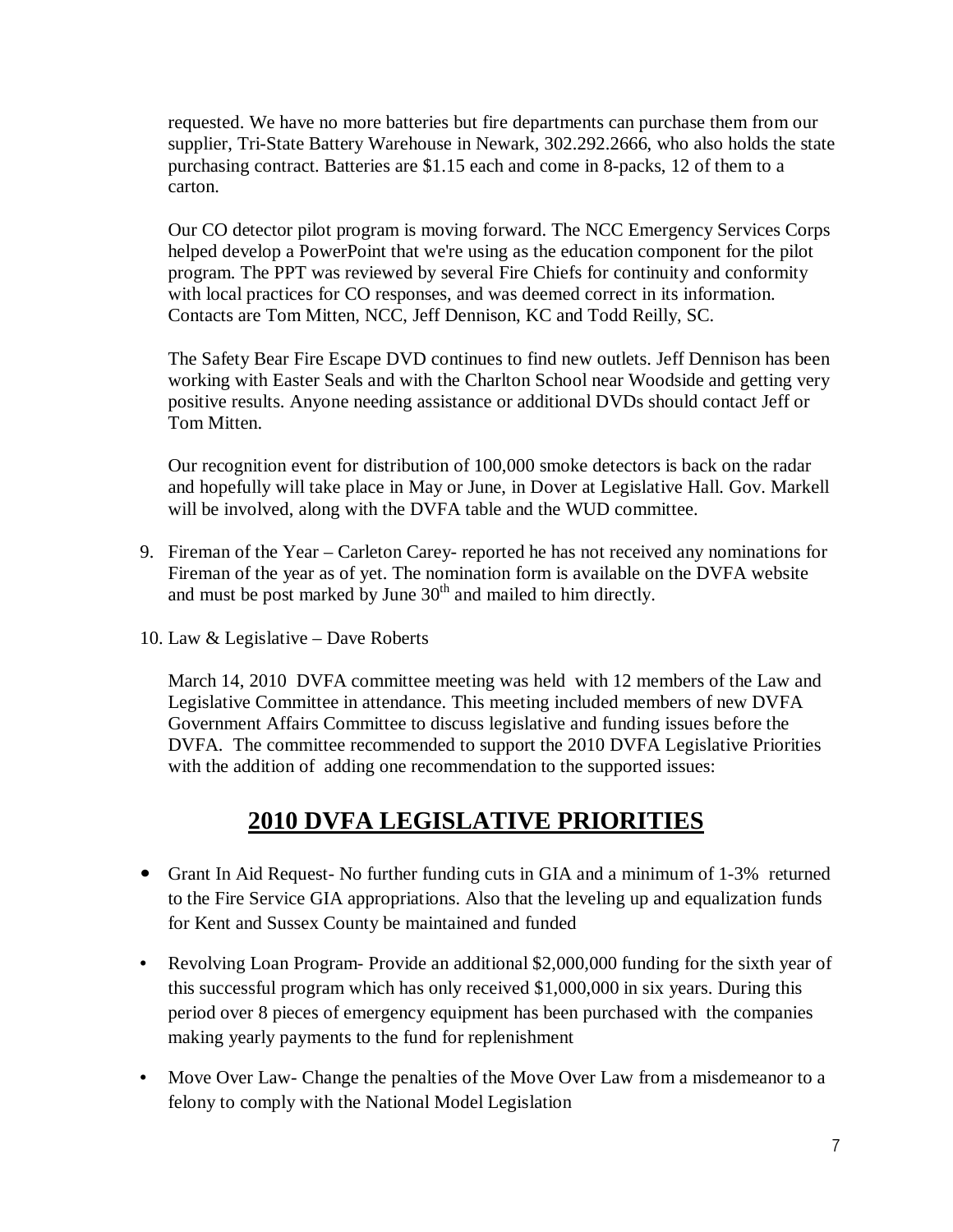- Roadside Memorial Signs for LODD- We have had two LODD deaths, a Paramedic and a Firefighter who have been denied a roadside sign honoring the sacrifice they made to the citizens of Delaware by Del Dot. Legislation will provide for these signs
- Cancer Presumption Legislation Passage of a Firefighter Cancer Presumption Law which will protect firefighters from occupational diseases; similar to HB# 166, 144<sup>th</sup> General Assembly
- Scholarship Program- Implementation of funding of a scholarship program for our members to assist with our recruitment and retention program similar to Delaware National Guard
- Unfunded Mandates- Provide for unfunded mandates that are incurred by the fire service; background checks for firefighter's and emt's, public health nurses who came to individual fire stations to give flu, hepatitis B, and tetanus shots and most especially the funding for County Special Operations teams, Decon, Hazmat, High angle, confined space, and swift water teams that were organized by funding from Federal Homeland Security Funds after 9/11 . Additional it was recommended that the loss of funding for the Fire Prevention funds from the Fire Commissions budget be included in this effort.
- Look at a steadier funding source for the fire service than Grant in Aid. A source that would not be in limbo each year
- Look at additional revenue sources to fund the fire service. Increased vehicle registration fees, Funds from the Casino's, Hotel motel tax increase ; these are just some suggestions and not only funding sources. We are aware that in these difficult times it is hard to increase fees and taxes. We are willing to make this a long term project with planning and thought.
- Set a level of funding for the fire service i.e. take the highest amount of Grant in Aid and set that as a benchmark. Fire department on average raise 52% of their own funding to provide fire, rescue, and ambulance service within the state.

### **2010 DVFA SUPPORTED LEGISLATIVE ISSUES**

- State Police Helicopter- Continue to provide funding for the 24/7 ALS Helicopter service provided by the Aviation Section of the Delaware State Police
- State Fire Prevention Commission, State Fire School, and State Fire Marshal- Continue to support the State Fire Prevention Commission, State Fire School and the State Fire Marshal's office to ensure that there is no reduction of service they provide to the Delaware Fire Service
- Support for the Counties to receive the 30% State funding for paramedic services.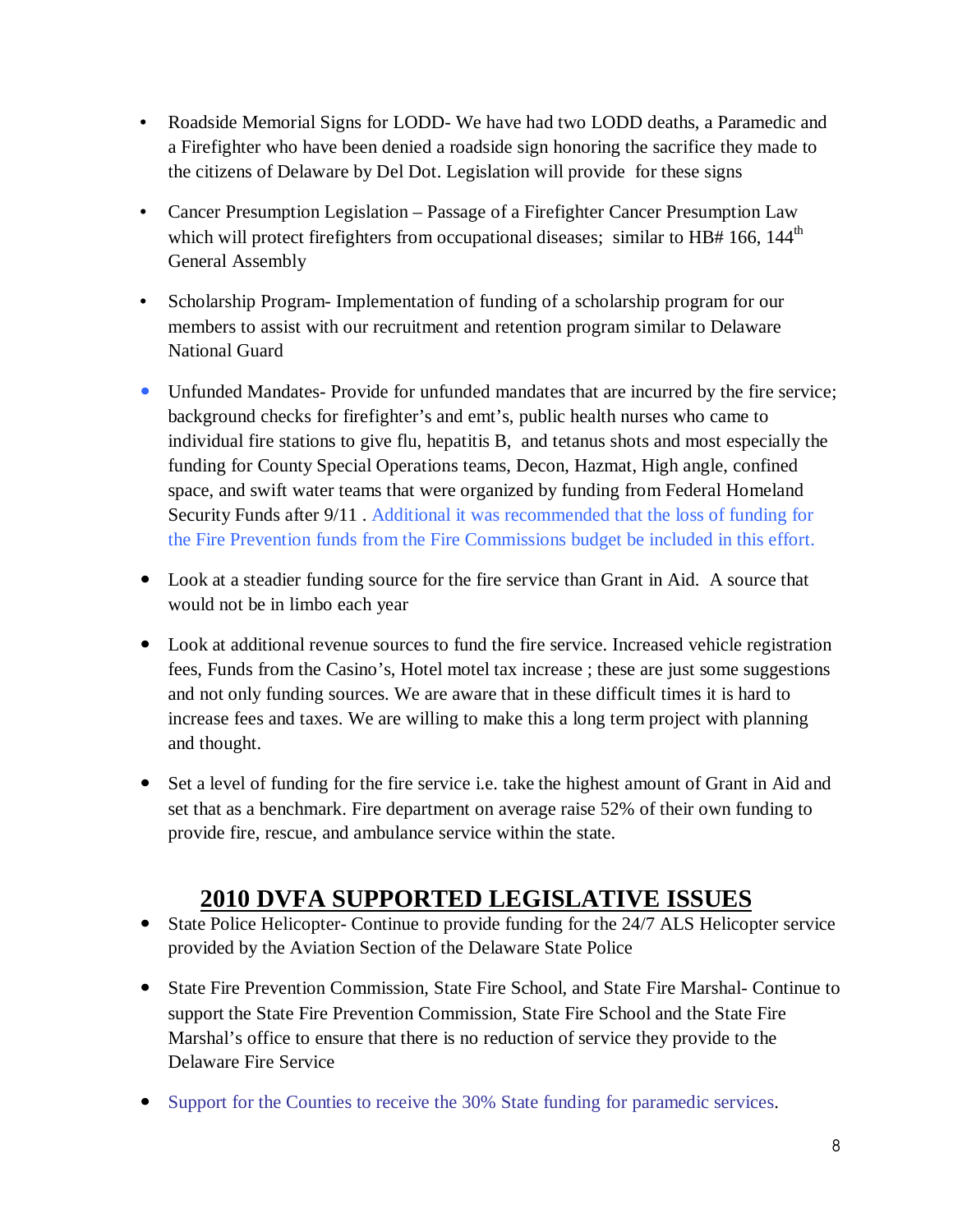- 11. Life Safety Guy Hudson reported the Fire Prevention awards program went well. He then thanked everyone for submitting matching funds requests on time. The adjusted totals are not completed yet but total request is \$227,399.24. Matching funds money for 2010-2011 has not been budgeted by the state; however there will still be a program without funding. He also recommends the DVFA Send letters to keep \$79,500 in the budget and plans to make a motion under new business.
- 12. Resolutions Bruce Ennis presented a resolution to Roxana Fire Company for 50 years of service. Guy Hudson accepted.
- 13. Scholarship George Kerr- stated all scholarship applications are due by March 31, 2010 postmark date. Applications are available online. He then thanked the Ladies Aux Members for their donations. He indicated they have approximately \$40,000.00 of scholarship money this year. Thanked the conference committee for allowing them to come back to the opening ceremonies.
- 14. Conference Re-Organization Ed Barlow- Has provided 16 suggested recommendations some are very controversial. This report is not to be voted on as a whole but as individual items that can be changed and amended. Please remember to put personal opinions aside and do what is best for the association. There is a copy of the whole report on the DVFA Website.
- 15. DVFA Cruise- Admiral Pyle- This year the DVFA sponsored 2 cruises, 1 partial and 1 full of the Panama Canal. The 2011 cruise is planned for the fall to leave out of New York, and head to New England and Canada. Please be on the lookout for a 2012 cruise questioner to find out what everyone's interest is.

Recognition of Past Presidents  $-1<sup>st</sup>$  Vice President Tobin- asked that all Past Presidents and Past President Emeritus in attendance stand and be recognized.

### Affiliated Organizations/ Agency Representatives

Ladies' Auxiliary: Lorraine Madden, President- Introduced her officers that were present. 1<sup>st</sup> Vice President Janice Marvel, 2<sup>nd</sup> Vice President Ann Marie Krystopalski, Secretary Jane Williams, Treasurer Kim Figgs. She then recognized the LADVFA Past Presidents and County Presidents, Pat McCall, Carol Walton, Barbara Metheny, Pat Paolini Kent County, Lois Pearson Sussex County, and Jackie Guzzo New Castle County. She then reported she is happy to be here and thanked all the ladies that attented today. She thanked everyone for their support and asked if any of her officers had anything to say.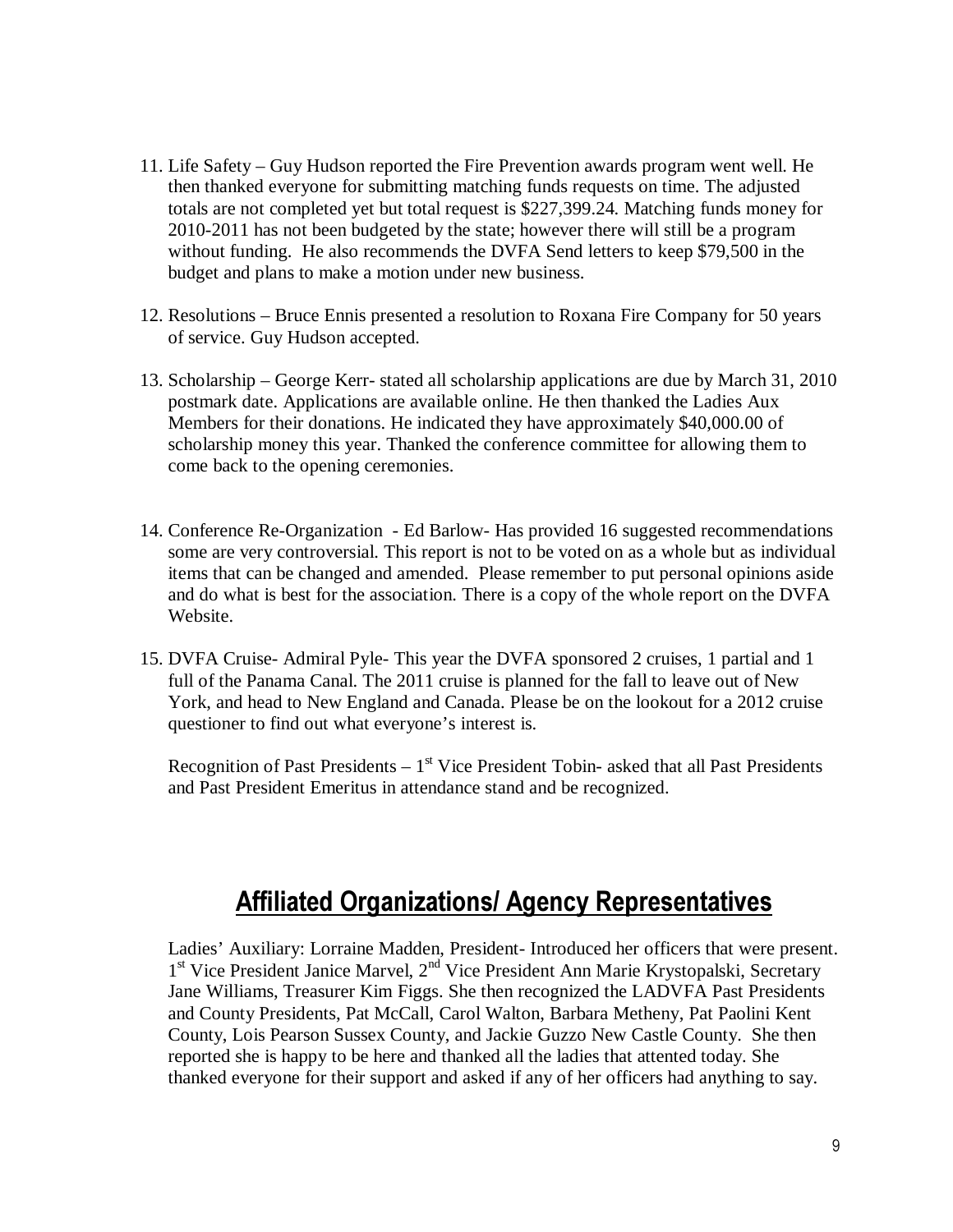State Fire Chiefs: Michael Rains, President- Stated the next meeting will take place at station 40 on March  $25<sup>th</sup>$ .

State Ambulance Association: P. J. Gosch, President- Recognized the officers that were in attendance with her  $1<sup>st</sup>$  VP Bob Jones, Sec. Mike McMichael, and Treasurer Dave Dixon. She then asked all the DSAA Past Presidents stand and be recognized. Currently working on the NHSTA 5- year review. Indicated the Conference will be on Sun-Wednesday as well as having evening classes on Monday and Tuesday at the Fire School. The BLS Protocol Review should be available in 2 weeks. Letters for the Ambulance Association Awards will be sent out in April. The next meeting will take place on March 25<sup>th</sup> at Bowers Beach Fire Co.

National Volunteer Fire Council: J. Allen Metheny, Jr., Delegate – Stated the next meeting will be in April, Jim and Allen will attend.

State Emergency Response Commission: Bruce C. Ennis, Delegate- Stated the Hazardous Materials conference will take place on April 9-10-11 It is free to attend. Please see the DVFA Website for more information.

# **Communications**

The following (12) Twelve communications were received and are summarized by the Executive Secretary:

- Thank You note from Grover & Pam Ingle for flowers for Pam's Mother's passing
- Copy of a Letter from the State Fire Marshal Grover P. Ingle to DEMA requesting funding for two 4X4 SUV Arson/Explosive Response Vehicle under the FY-10 Homeland Security Grant.
- Letter from the Dover Federal Credit Union offering their services to our members.
- Letter from the Brandywine Hundred Fire Company No. 1 advising that they are in opposition to any proposal for and State Certification Standards for firefighters.
- Letter from the Georgetown Fire Company requesting that their penalty for late submission of the pension forms be waived due to extenuating circumstances due to the recent snow storm.
	- Two Thank you notes
	- Five Christmas Cards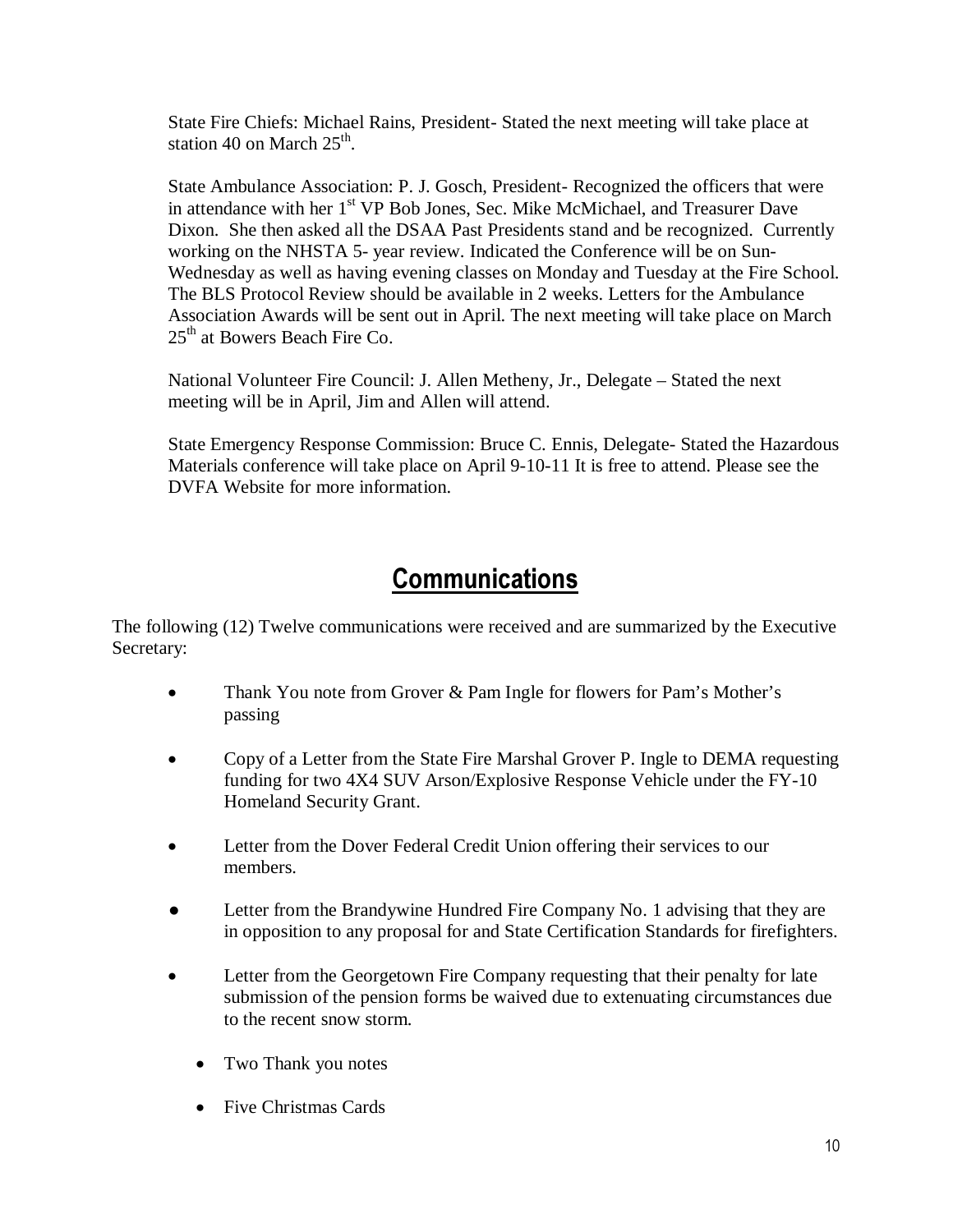### *Motion to accept the above communications by Jim Cubbage, Seconded by Lynn Truitt, Motion Carried*

# OLD BUSINESS

None Reported

# NEW BUSINESS

Appointment of Life Safety Committee by First Vice President William F. Tobin, Jr.

2010 Life Safety Committee

Guy Hudson, 90, Chairman Ron Marvel, 87, Co-Chairman Joe Mullen, 18, NCCVFA Steve White 49, KCVFA Randall Lee, 81, SCVFA Patricia Carnavale, 2, 21 Anthony Carnavale, 2,21 Shiela Scotten, 45 Charles Boyer, 46 Paul Eichler, 46 Robert Yerkes, 52 Dottie Barber, 70 Dave Voss, 4, 24 Ann Marie Krystopolski, LADVFA Mike Lowe, DSFS

### *Motion by Dave Roberts to accept the Law and Legislative Priorities and add 30- 40 % Paramedic funding. Motion seconded by Larry Mergenthaler, motion carried*

Bruce Ennis wanted to inform the association of the proposal to cut 100% of pass through money. There are a number of projects that money is passed though, about 14.2 million in total for pass-through.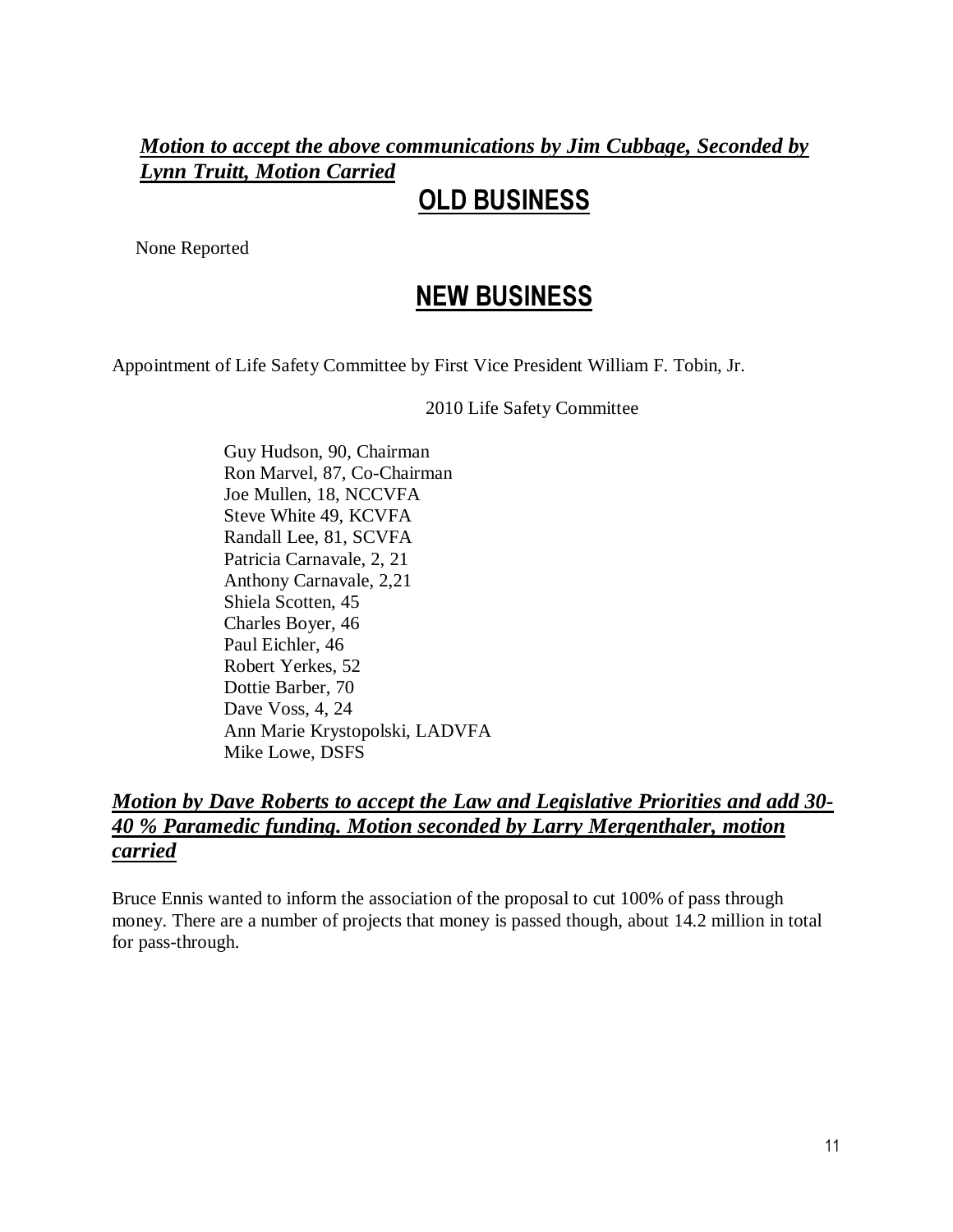# PAYMENT OF BILLS

|           | Name                                        | Memo                                                                          | Amount      |
|-----------|---------------------------------------------|-------------------------------------------------------------------------------|-------------|
| Operating |                                             |                                                                               |             |
|           | <b>DVFA CHECKING</b>                        |                                                                               |             |
|           | JAMES L. CUBBAGE, JR.                       | REIMBURSWEMENT - EXPENSES                                                     | $-360.40$   |
|           | <b>VERIZON</b>                              | AIR CARD                                                                      | -40.01      |
|           | JOR-LIN TOUR AND CHARTER                    | <b>VP BIDEN TRIP</b>                                                          | $-729.00$   |
|           | <b>MELISSA KISER</b>                        | P/R 11-23-09 - 12-04-09                                                       | $-1,000.35$ |
|           | AT & T                                      | <b>NOV/DEC BILL</b>                                                           | $-48.65$    |
|           | JAMES L. CUBBAGE JR.                        | <b>P/R NOVEMBER</b>                                                           | $-3,195.91$ |
|           | JILL GRAHAM<br>RAYMOND F. BOOK &            | NOVEMBER CONTRACT WORK                                                        | $-600.00$   |
|           | <b>ACCOCIATES</b>                           | <b>AUDIT INV # 24805</b>                                                      | $-4,389.00$ |
|           | JOR-LIN TOUR AND CHARTER                    | VP BIDEN TRIP 2ND BUS                                                         | -594.00     |
|           | DIVISION OF REVENUE                         | P/R TAXES OCT - DEC 09                                                        | $-820.75$   |
|           | WILMINGTON TRUST CO. TAXES                  | <b>TAXES DECEMBER</b>                                                         | $-1,880.07$ |
|           | WILMINGTON TRUST CO. VISA                   | <b>VISA PAYMENT</b>                                                           | $-407.04$   |
|           | M.R. KISER                                  | DEC. CLEANING                                                                 | $-100.00$   |
|           | <b>MELISSA KISER</b>                        | P/R 12-07-09 - 12-18-09                                                       | $-1,037.42$ |
|           | <b>JILL GRAHAM</b>                          | REIMB. FOR NEW SLETTER PRINTING                                               | $-356.00$   |
|           | <b>DUCK CREEK PRINTING</b>                  | <b>BUSINESS CARDS 2 SETS</b>                                                  | $-166.00$   |
|           | <b>CANNON FINANCIAL SERVICES</b>            | COPIER SERVICE - INV. 9505403                                                 | $-259.51$   |
|           | <b>COMCAST CABLEVISION</b>                  | <b>JAN. SERVICE</b>                                                           | $-89.00$    |
|           | DAVID L. BONAR<br><b>RAYMOND T. STEVENS</b> | SERVICES OCT., NOV., DEC. 09<br>REIMB. CHART PAPER VOIDED                     | $-1,500.00$ |
|           | <b>ICISF</b>                                | <b>CHECK</b><br>CISM CONF MATERIALS INV. 2910098<br>SUBSCRIPTION SERVICE-LEG. | $-239.00$   |
|           | STATE OF DELAWARE                           | <b>COUNCIL</b>                                                                | $-275.00$   |
|           | <b>MELISSA KISER</b>                        | $P/R$ 12-21-09 - 01-01-10                                                     | $-1,000.35$ |
|           | <b>LLOYD MEMORIALS</b>                      | ADD 8 NAMES TO MEMORIAL                                                       | $-990.00$   |
|           | <b>STEVE AUSTIN</b>                         | <b>POSTAGE</b><br><b>NETWORK UPGRADES - 2</b>                                 | $-32.68$    |
|           | <b>WALTER KISER</b>                         | <b>COMPUTERS</b>                                                              | $-200.00$   |
|           | <b>VERNON INGRAM</b>                        | JAN, FEB, MAR 2010 RENT                                                       | $-1,425.00$ |
|           | <b>VERIZON</b>                              | AIR CARD                                                                      | -40.01      |
|           | <b>VERIZON</b>                              | <b>OFFICE PHONE</b>                                                           | -200.36     |
|           | JAMES L. CUBBAGE JR.                        | <b>P/R DEC 09</b>                                                             | $-3,195.91$ |
|           | JAMES L. CUBBAGE, JR.                       | REIMBURSWEMENT - EXPENSES                                                     | -291.27     |
|           | AT & T                                      | JAN 10 BILL                                                                   | $-25.69$    |
|           | <b>MELISSA KISER</b>                        | $P/R$ 01-04-10 - 10-15-10                                                     | $-1,000.12$ |
|           | M.R. KISER                                  | JAN. CLEANING                                                                 | $-125.00$   |
|           | GOODEN'S FLORAL SHOP                        | ENGLE/BIDEN ARRANGEMENTS                                                      | -279.90     |
|           | <b>CANNON FINANCIAL SERVICES</b>            | COPIER SERVICE - INV. 9579125                                                 | $-259.51$   |
|           | <b>GUY HUDSON</b>                           | CACH PRIZES/MISC EXPENSES                                                     | $-2,431.98$ |
|           | <b>CHAMPION TROPHIES</b>                    | STATE AWARDS-DEC 09                                                           | -950.68     |
|           | MIKE LOWE                                   | REIMB. EXPENSES                                                               | -43.35      |
|           | <b>VERIZON</b>                              | OFFICE PHONE                                                                  | $-205.70$   |
|           | COMCAST CABLEVISION                         | FEB. SERVICE                                                                  | $-89.00$    |
|           | WILMINGTON TRUST CO. VISA                   | VISA PAYMENT                                                                  | -566.56     |
|           | <b>MELISSA KISER</b>                        | $01 - 18 - 10 - 01 - 29 - 10$<br>P/R                                          | $-1,010.73$ |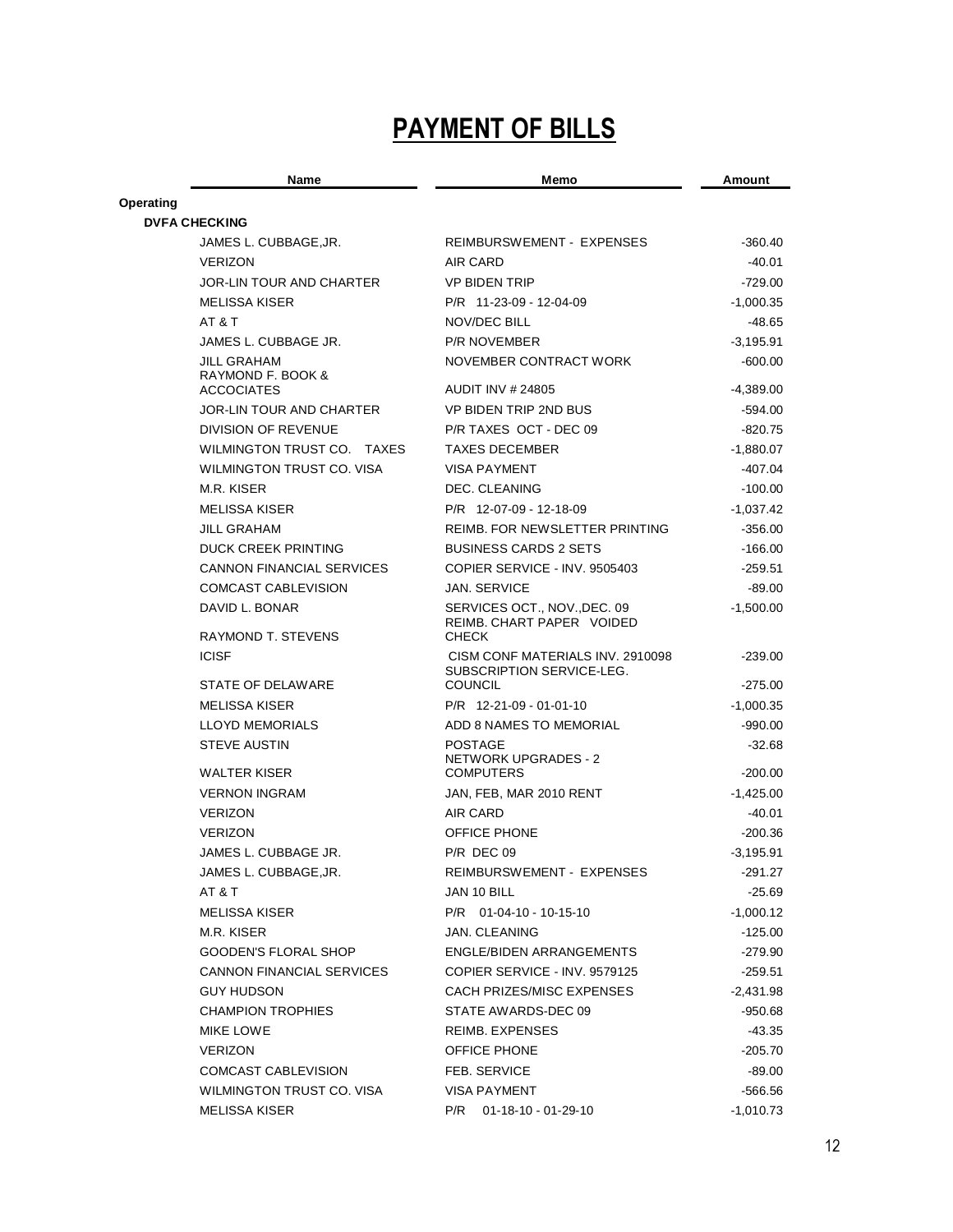| WILMINGTON TRUST CO.-TAXES                  | FED. TAXES - JANUARY '10    | $-1,867.56$  |
|---------------------------------------------|-----------------------------|--------------|
| <b>VERIZON</b>                              | <b>FIRE LINE</b>            | $-40.01$     |
| <b>U.S.POSTAL SERVICE</b>                   | <b>BOX RENT - 12 MONTHS</b> | $-96.00$     |
| JAMES L. CUBBAGE, JR.                       | <b>P/R JAN 2010</b>         | $-3,195.91$  |
| <b>MELISSA KISER</b>                        | $P/R$ 02-01-10 - 02-12-10   | $-997.12$    |
| JAMES L. CUBBAGE, JR.                       | REIMBURSWEMENT - EXPENSES   | $-296.45$    |
| AT & T<br><b>CANNON BUSINESS SOLUTIONS.</b> | FEB 10 BILL                 | $-24.42$     |
| INC.                                        | INV. NO. 9684618            | $-259.51$    |
| M.R. KISER                                  | FEB. CLEANING               | $-100.00$    |
| <b>VERIZON</b>                              | <b>OFFICE PHONES</b>        | $-204.49$    |
| COMCAST CABLEVISION                         | MAR. SERVICE                | $-89.00$     |
| JAMES L. CUBBAGE, JR.                       | REIMBURSWEMENT - EXPENSES   | $-258.62$    |
| <b>MELISSA KISER</b>                        | P/R 02-15-10 - 03-05-10     | $-1,007.73$  |
| WILMINGTON TRUST CO.-TAXES                  | FED. TAXES - FEBRUARY '10   | $-1,872.61$  |
| WILMINGTON TRUST CO. VISA                   | <b>VISA PAYMENT</b>         | $-708.37$    |
| <b>VERIZON</b>                              | AIR CARD                    | $-40.01$     |
| <b>DUCK CREEK PRINTING</b>                  | MEETING NOTICE CARDS        | $-155.53$    |
| <b>Total DVFA CHECKING</b>                  |                             | $-43,664.25$ |
|                                             |                             |              |

Total Operating -43,664.25

 **-43,664.25** 

#### *Tom D'Alessandro made a motion to pay the bills seconded by Jeff Dennison, Motion carried*

### GOOD OF THE ASSOCIATION

President Wilson indicated there will be a memorial names unveiling after the June meeting. 8 names will be added.

Jasper Lakey thanked everyone for all their help and support in the LODD of Michele Smith. He also stated a life sentence +26 years was the outcome of the verdict.

Tom Mitten stated the NCCVFA 5K run will take place 2 weeks from today. \$18 to register in advance or \$22 the day of the race.

John Pridemore stated June 12 will be Kent County Safe Summer day from 2-12pm.

Blake Bowers wanted to inform everyone on May 22 Citizens Hose Co. will be having a Bike and Poker day.